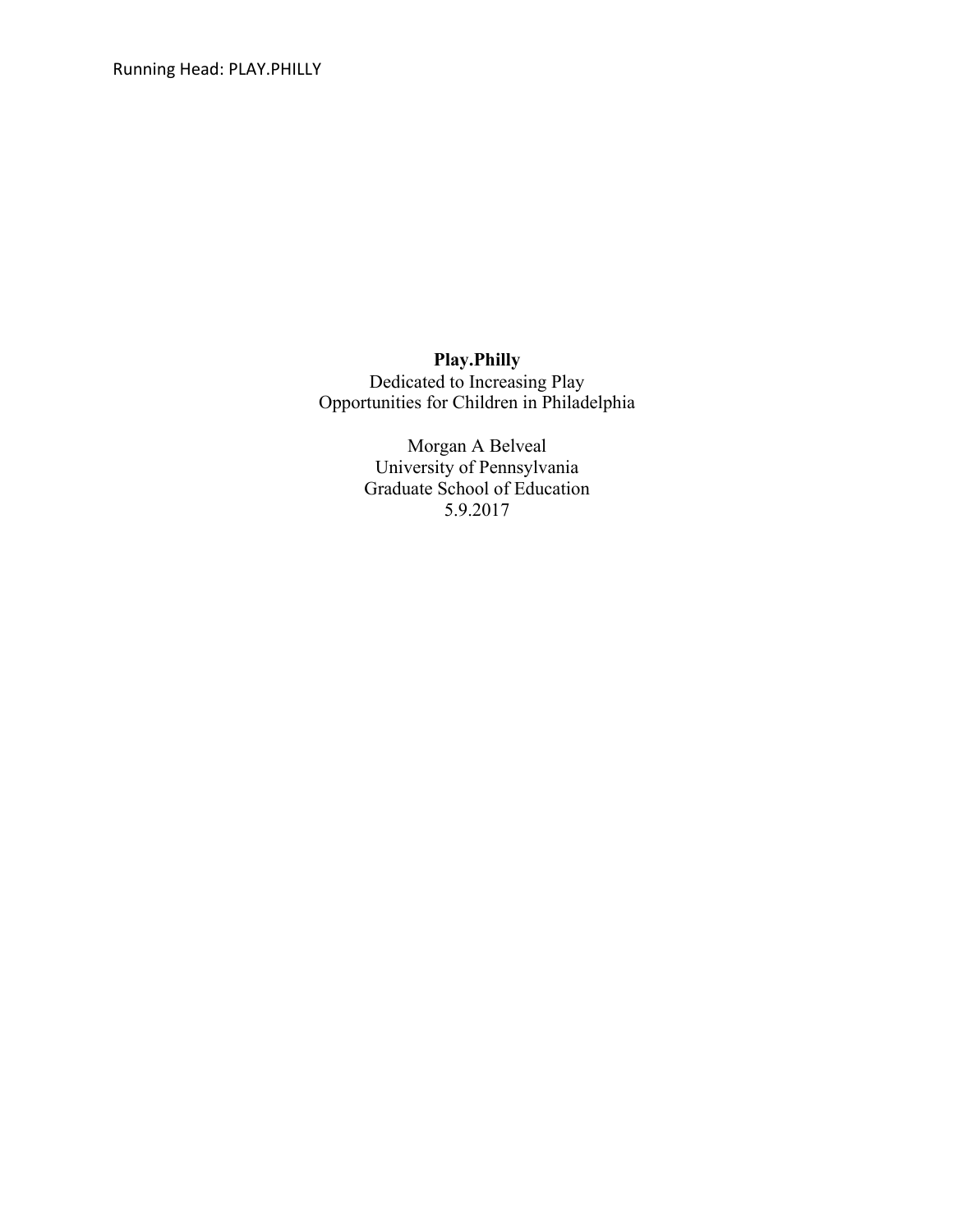# **Introduction**

It is absolutely crucial that children living in poverty receive frequent access to high quality free play. Free play impacts every element of a child's development, from social to physical (Milteer & Ginsburg 2012). Adventure play, a category of play rooted in a child's freedom and participation, helps strengthen a child's resilience and helps them learn to manage their risk. Unfortunately, children living in poverty experience disproportionate play deprivation. This deprivation means that children who are at a disadvantage already from any number of poverty's pathways are now at an even more significant disadvantage as they do not have access to the developmental benefits of free play. This paper describes Play.Philly's understanding of and dedication to increasing access to free play in support of the holistic development of children living in poverty in Philadelphia. Play.Philly believes that a holistic and interdisciplinary playbased approach is one that will help children achieve their developmental potential.

#### **Background**

#### **Role of play in development**

It is not a coincidence that the youngest of almost every species on the planet plays (Goldstein 2012). Play works to support every realm of development of a child. The most direct and obvious correlation between play and development is plays support of physical development. In its truest form, play works to support the development of cognitive processes as it exposes children to a series of new stimuli which leads to a Piagetian adaption of the knowledge framework of the child's brain (Milteer & Ginsburg 2012).

When children engage in authentic play, it is the only time in their lives that they are interacting with the world in a way that is free of the influence of adult agendas. In play, children learn to resolve conflict, explore risk and work with peers from different backgrounds. Further,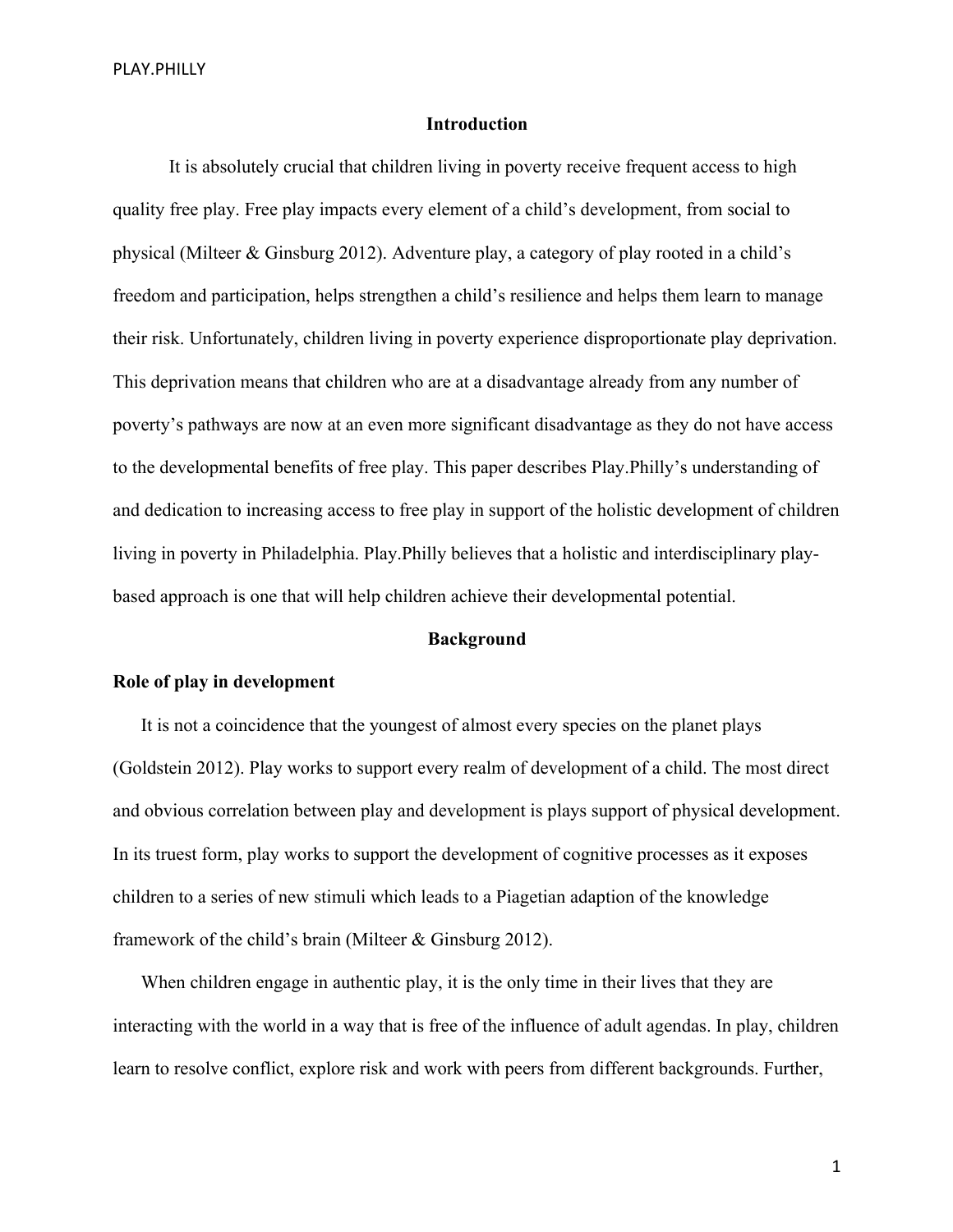play in the earliest stages of development is the most prevalent strategy used by children to develop attachment with the supportive adults in their lives.

At its core, play supports the opportunity to explore, manipulate, and overcome obstacles and challenges. It is this process that begins the development of resilience in young children. (Milteer & Ginsburg 2012). Lester and Russel (2008) describe resilience as the "ability to withstand or recover from environmental challenges and stress, to spring back and successfully adapt to adversity" (p.20).

When the UNCRC was ratified, the world (now with only one exception – The United States) made its commitment to the notion that play is a human right that supports the physical, intellectual, emotional, and social development of children. Play positively influences each of the adaptive systems responsible for building resilience. First, the nature of play allows children the opportunity to regulate their emotions in a variety of environments. This diverse exposure helps children learn to regulate their emotions so that they are capable to respond to uninvited stimuli outside of play. Authentic and free play is an enjoyable for children to develop. The enjoyability of play supports interest in development and cultivates a high level of developmental efficacy. Because children have control over their play processes, they are able to self-scale their capacity to respond to play stimuli. In doing so, they are learning appropriately respond to uncontrolled environmental stimuli. Further in support of resilience, the dance of the play process provides opportunities for children to explore their personal motivation, emotion, and reward systems. The cultivation of these systems better allows children to construct their actions outside of play (Lester & Russell 2008). Finally, children as young as two or three have been described as using play to build community (Goldstein 2012). For resilience, children often require an attachment to a place and a community. This personally created safety net allows children to take risks that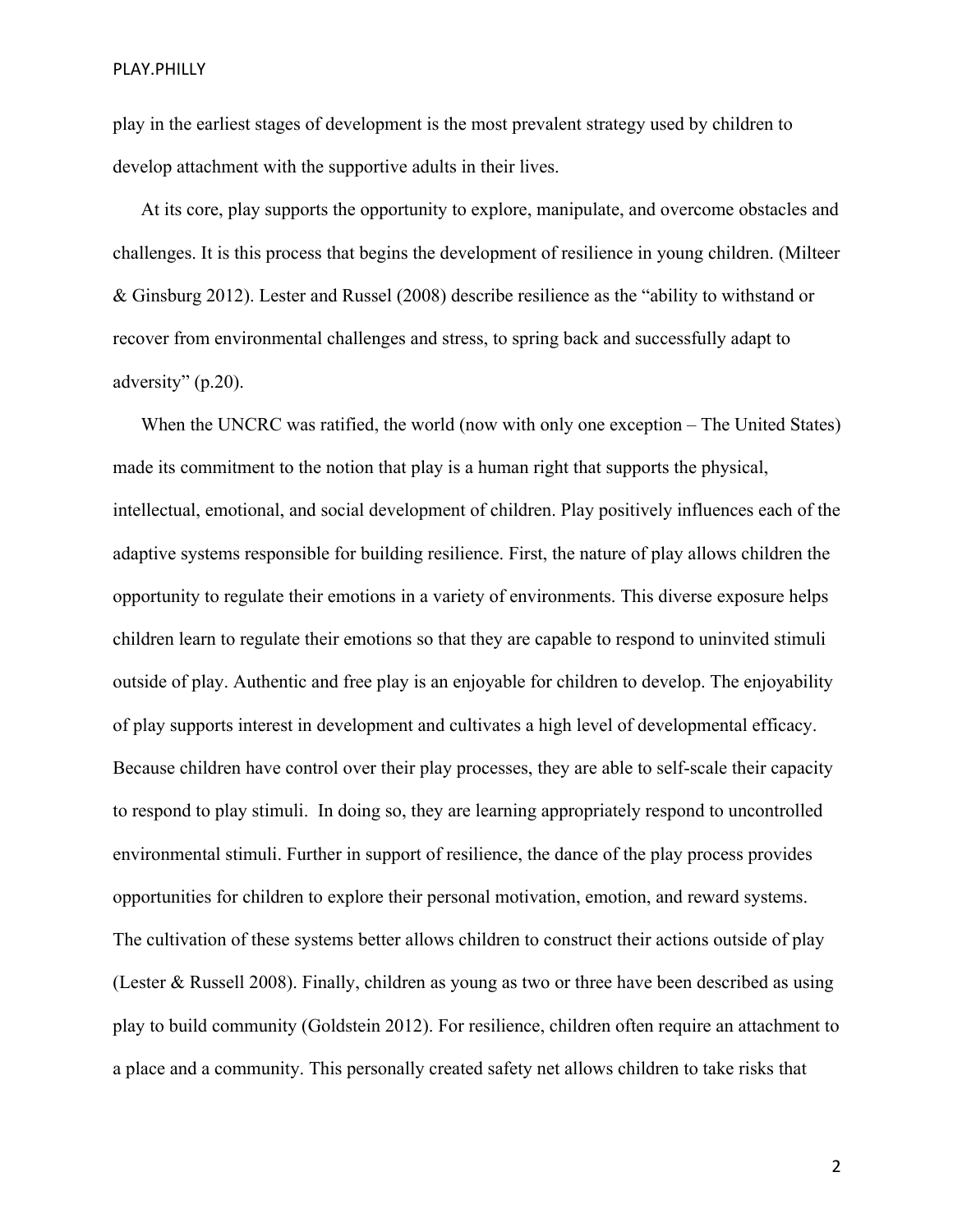they wouldn't normally explore as they feel comforted and connected to a place (Lester & Russell 2008). For a child to truly reap all of the benefits of play, they must do so in an environment constructed by them for the sole purposes that they deem to be important in their lives. This type of truly authentic play is called adventure play and children in the poorest communities in the United States have very limited opportunities to participate in this developmental support.

### **Adventure Play**

"An adventure playground is a very special place – it is an outdoor space staffed by trained playworkers and volunteers, where children have the opportunity to play; to manipulate, create, and recreate their own environment" (Brown 2007, p. 2)

Adventure playgrounds were born out of the observational and self-reported understanding that children prefer to play everywhere in a city except for the designated and adult constructed play spaces. The freedom afforded to children by an adventure playground creates an environment in which children are much more likely to be social. Even more, children in an adventure playground are much more likely to create novel interactions with unknown peers. This means that children are more likely to be deeply exposed to children that are from different backgrounds than their own and that they are more likely to develop an understanding of these differences. Children continually report and demonstrate a significantly higher number of affordances in an Adventure Playground than those present in a contemporary and fixed playground. These affordances are the mechanisms through which children develop from interactions with their environment (Staempfli 2009).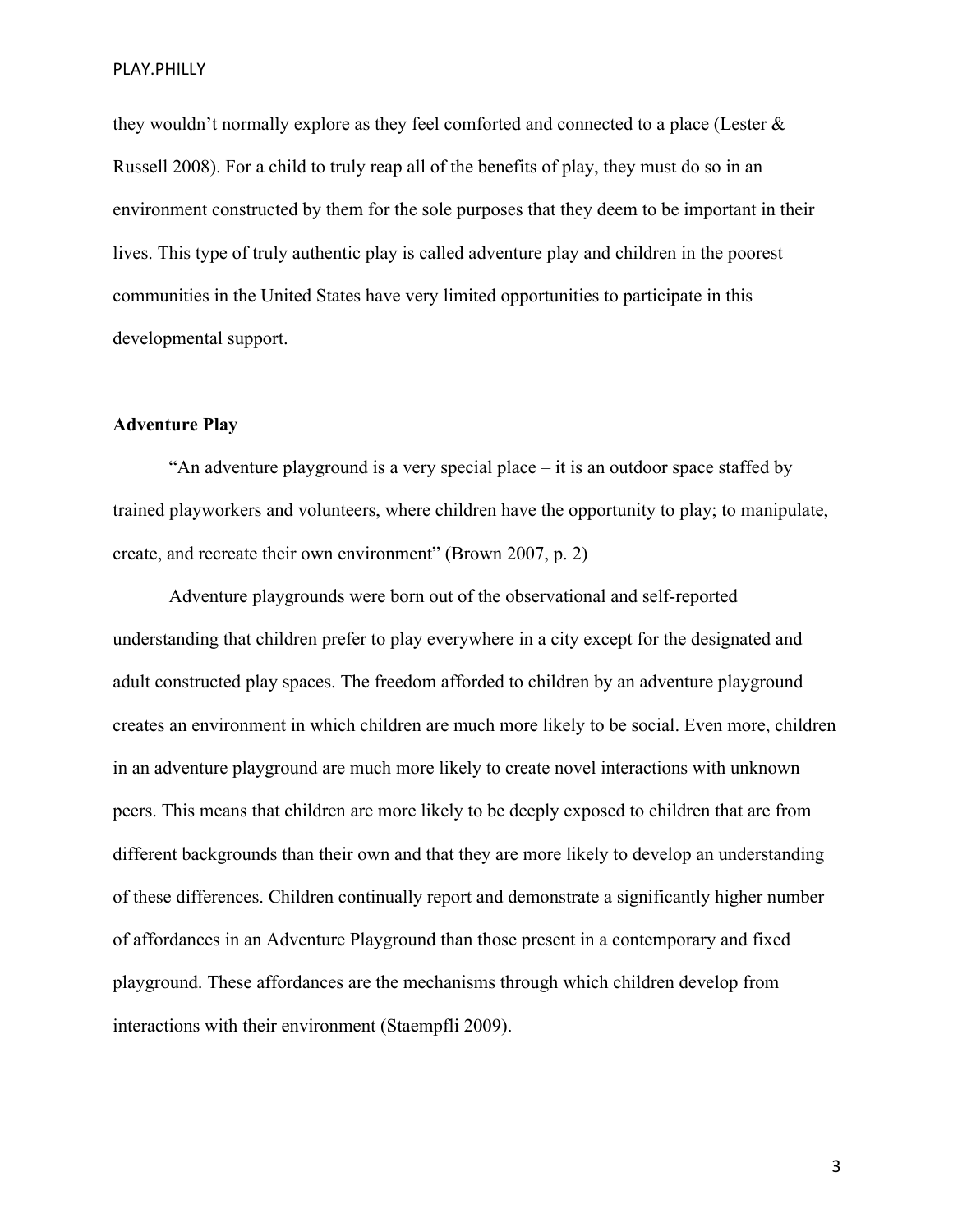Adventure Playgrounds, often created in empty lots in urban areas, provide children with unstructured opportunities to engage with each of the four elements: fire, water, earth and air. With this exposure to the elements comes a plethora of opportunities for children to explore and strategize ways to manage risk.

A child entering an adventure playground for the first time can expect to see an unexpected and often unprecedented place. The pillar upon which adventure playgrounds are built is loose parts play. On an adventure playground, there is an abundance of various loose parts. A child can expect to find everything from broken mannequins to ropes and lumber. In addition, they will have access to the tools (such as hammers, saws, and fire) used to manipulate the loose parts to create their environment. One of the most crucial components of an adventure playground is the minimal intervention of adults in the play of children. The only adults allowed within an adventure playground are called playworkers. Playworkers are always trained (often with the same rigor of a bachelor's degree) to employ the four tenants of adventure play. First, it is the role of the playworker to work to the child's agenda (Brown 2017). This means that adventure playgrounds are operating at Hart's (1992) highest level of participation: child-initiated, shared decisions with adults. Second, it is the role of the playworker to be non-directing. The adult determined "success" of an activity is not more important than the child's control of that activity. Third, it is the role of the playworker to suspend gender, social, and class based prejudices in play. Finally, in a related manner, it is the role of the playworker to meet the child where they are. This process is referred to as "joining" and is crucial for working with children from all levels of experience. The limited number of adventure playgrounds in the United States means that all children are coming to the playground with a different level of exposure to adventure play and therefor a different level of comfort (Brown 2017). In addition to creating the emotional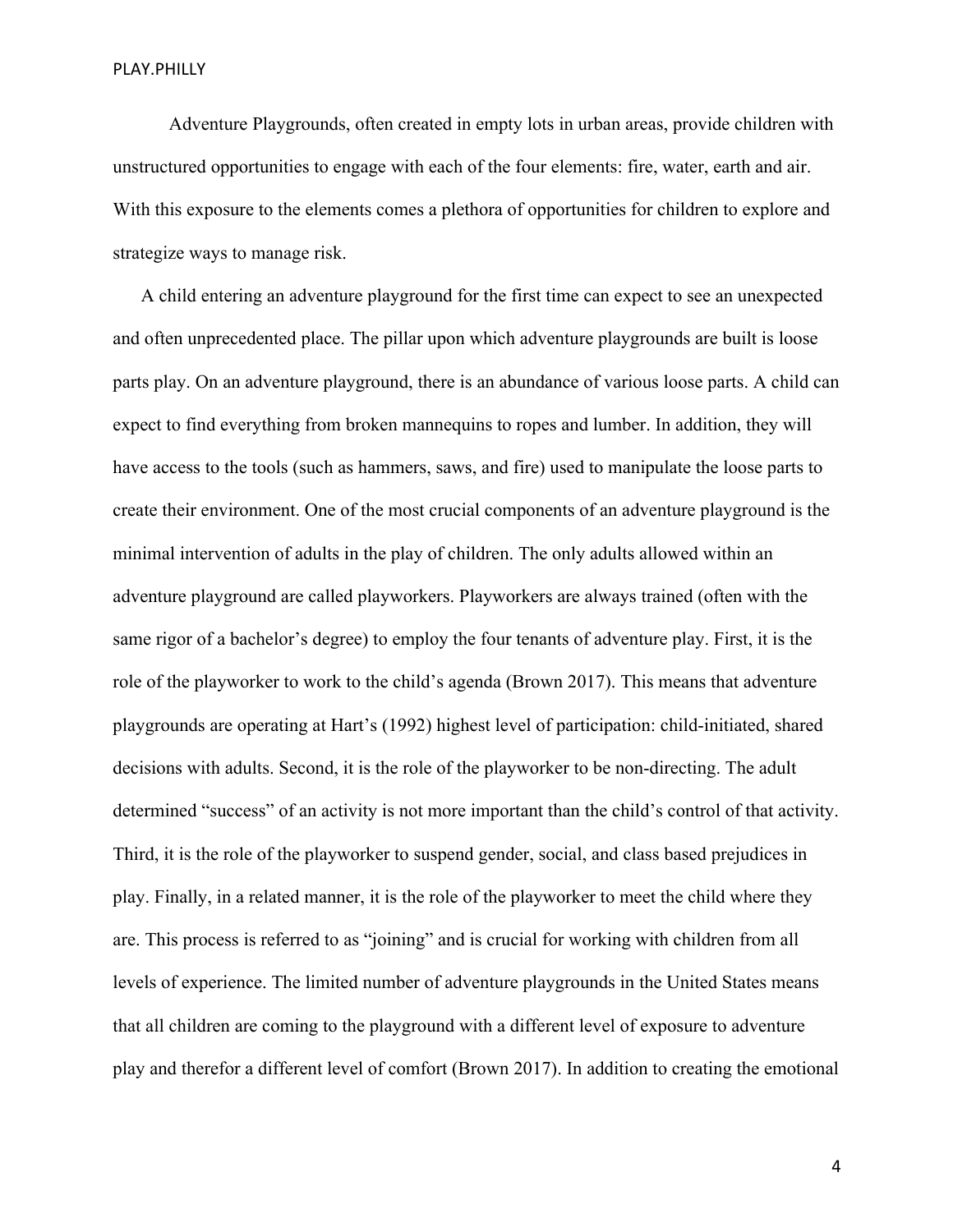environment in which children have freedom, the playworker is "able to address and remove barriers of physical and/or emotional nature that prevent play from happening." (Staempfli 2009, p.271). The physical space provided by an adventure playground and the atmosphere cultivated by specially trained playworkers creates the perfect environment for play in support of the development of children of all ages.

#### **Barriers to Play**

For children in poverty, there is an abundance of factors working against their development. One of the factors working in opposition to child development is a lack of access to free play. Milteer and Ginsberg (2012) explain the series of influences in the reduction of play opportunities for children living in poverty. First, the focus on reducing the educational achievement gap has sped up the process of removing play from school in favor of rigorous academic curriculum. Children in poor/minority communities had less access to recess than their peers in homogenous and affluent neighborhoods. In 28% of the schools in high-poverty communities, primary-age children had no access to recess during the school day (Milteer and Ginsberg 2012). Second, parents and adults overwhelmingly believe that free and unstructured play is dangerous for children in their neighborhoods. The isolation of people within neighborhoods has led to a less communal raising of children. In response, parents felt less safe with fewer eyes watching out for dangers their children may experience (Milter & Ginsburg 2012). Further, twice as many mothers in poor neighborhoods reported being fearful of their child playing outside. In their study, Kimbro and Schachter (2011) reported parents having a unique vulnerability response and altruistic fear which translates to a fear for the child's wellbeing. The third reason play is less present in minority/poor neighborhoods is, the commercial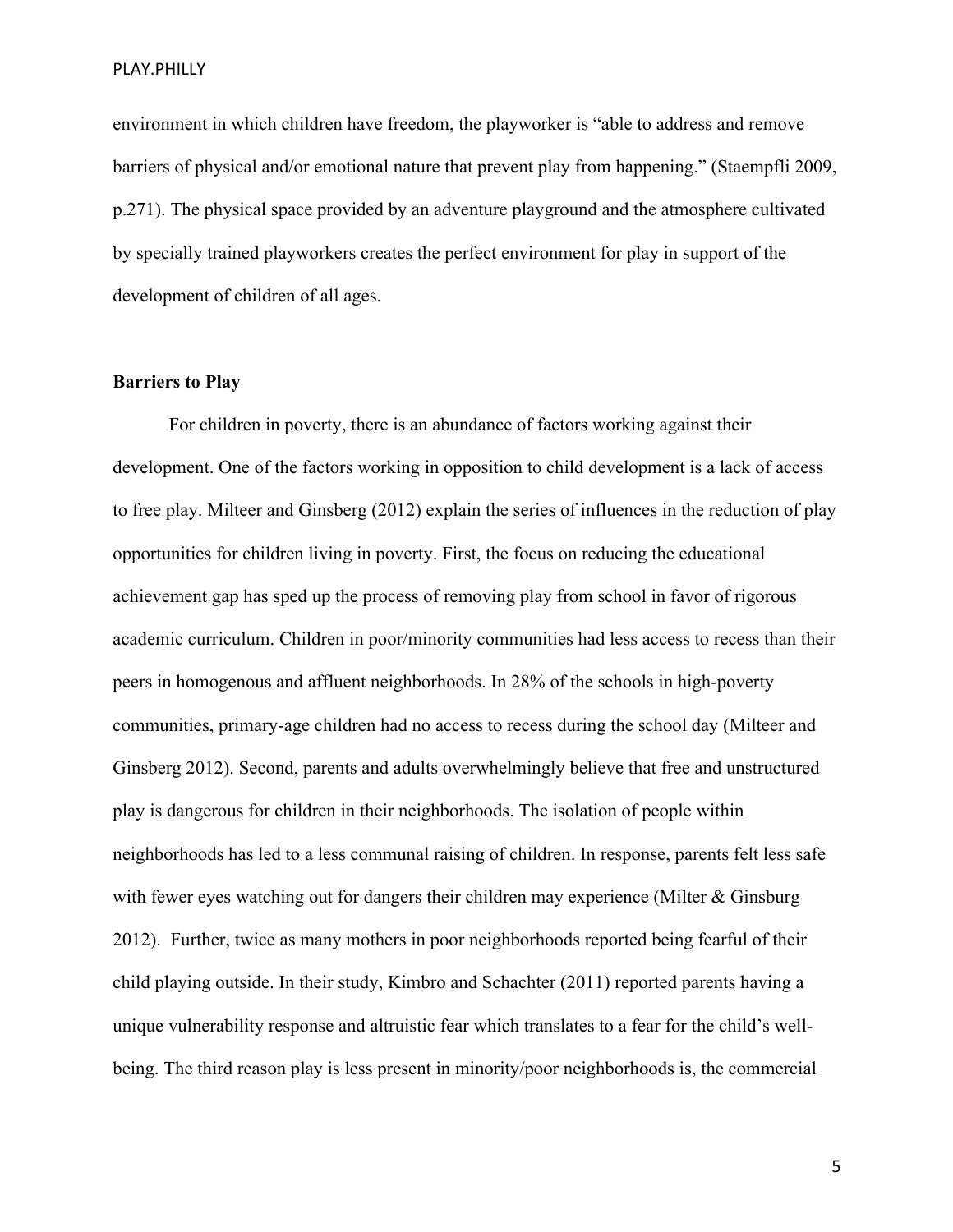nature of play and toys in the United States. Because play is commercially driven, parents living in poverty believe that play in support of development must come from the toys marketed to them. A lack of resources for these parents drastically reduces their belief in their ability to use play in support of their children's development. Finally, there is a significant deficit of dedicated play spaces in poor neighborhoods in the United states. For children living in poverty in The United States, the opportunities for play are reduced both in school and out of school and this magnitude of play deprivation increases the likelihood of abnormal cognitive, emotional, social and physical development. In addition, when children are not engaged in free play, they are filling their time with activities traditionally completed in isolation such as excessive television viewing and video game playing (Milter & Ginsburg 2012). Not only are children in poverty operating at a play deficit, but they are also occupying their time with isolating activities which further reduce their opportunities to reach their maximum developmental potential.

In addition to a general fear of children being outside in poor neighborhoods, the environments of children in these neighborhoods are not conducive of healthy development. Children in poverty experience increased exposure to lead, heightened exposure to pollution sources, increased prevalence of street traffic hazards, an increased rates of crime (Evans 2004). The increased prevalence of environmental hazards reduces the likelihood that parents will feel comfortable promoted adventure based play in their neighborhoods.

Even though parents in neighborhoods with high levels of poverty are afraid to let their children engage in free outdoor play, Smith (2015) reports with a qualitative study that these parents value play. However, these parents explain that they value play because it makes children happy. They did not report an appreciation for play as a developmental support. Further, this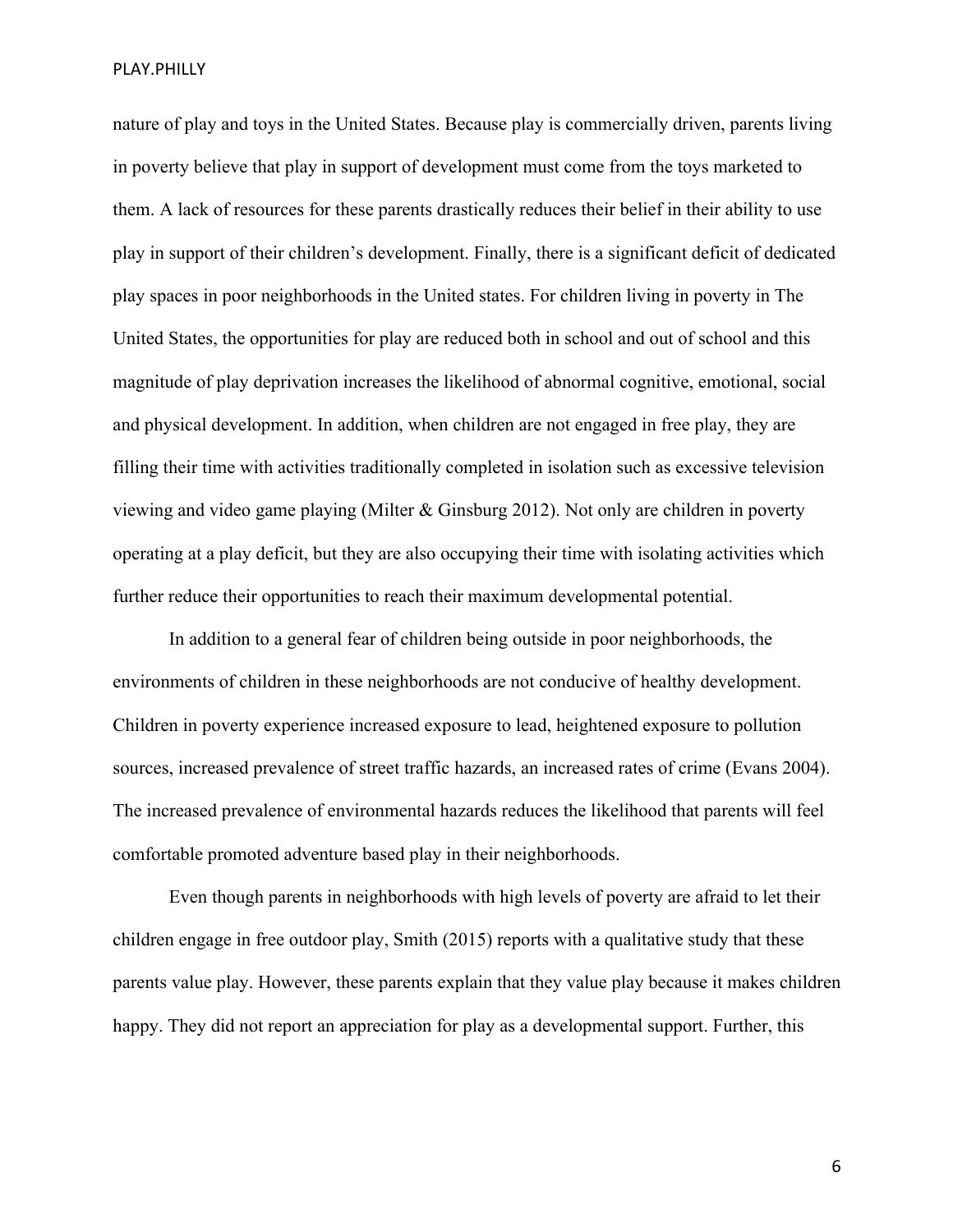study outlines the parents' beliefs that it is not their role to facilitate or play with children. Instead, that is the role of peers and siblings.

While the Adventure Play movement has gained traction in Europe, Canada, and Japan, The United States has yet to accept the research for one reason: fear. Spaces in The United States are much more regulated and legislated than those in The United Kingdom (Staempfli 2009). For example, the national government in Wales as deployed a nationwide strategy to bring play provisions to all children. These adventure play provisions target poor communities and families and engage the entire family. This approach is an attempt at shifting the countries perceptions of the role of play (Play Wales 2011). Similarly, The Venture, an adventure playground in England, has existed for more than 30 years and has 30 full time employees. It would be nearly impossible for an adventure playground to exist at this magnitude without the support of the local government and community members (Brown 2007). The acceptance of Adventure Play in Wales and England (and other regions around the world) can be attributed to the systemic interpretation and handling of perceived risk. While Staempfli (2009) explains that minor injuries and risks are the ways in which children learn about the consequences of their actions, there is a movement in The United States towards promoting seemingly less risky play opportunities. However, Adventure Playgrounds consistently demonstrate fewer injuries and fewer lawsuits. Contrary to popular belief, play spaces that are strategically constructed with loose parts and tools and supervised by playworkers are safer than the playgrounds intended to protect children from risk. Integral to the minimal risk present in Adventure Playgrounds is the overt presentation of risk which presents many opportunities for children to learn to manage risk. On an adventure playground, every component in the space has risks and children are aware of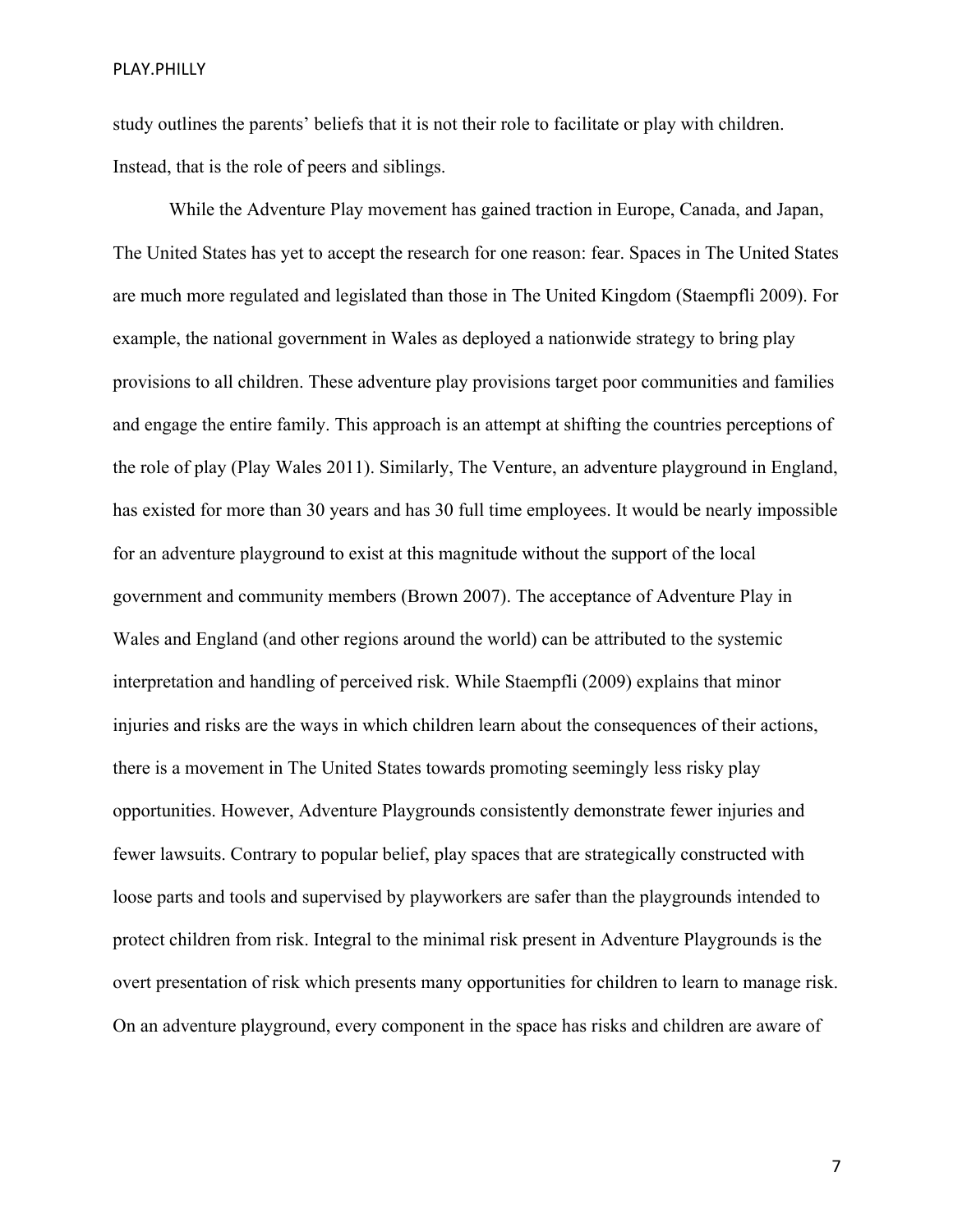this potential. This awareness causes children to use their newly fostered risk management skills to keep themselves safe as opposed to relying on the playground to 'protect' them.

# **Intervention**

With an understanding of the importance of free play in both child and civic development and an understanding of the influence of poverty on a child's access to play, Play.Philly is dedicated to increasing access to free play in support of the holistic development of children living in poverty in Philadelphia.

At Play.Philly, we approach development from a lens reminiscent of that of Urie Bronfenbrenner (2005) who believes children development within their position in an environmental and temporal context. This approach is reflected directly in the structure of our organization which is equally divided among three programs: advocacy, childhood, and research. Across every level of the organization is an appreciation for child participation. Play.Philly is led by a governing board of directors composed of experts from a variety of backgrounds. The bylaws of the board dictate that a minimum of 51% of the seats must be occupied by members under the age of 18. These members serve as both a majority portion of the governing board and as an advisory committee. This ensures that every major decision in each of the three programs engages authentic child participation.

The role of Advocacy at Play.Philly is to work alongside the advisory committee to advocate for increasing the amount of resources dedicated to integrating free play into the multiple spheres of a child's environment. Advocacy at Play.Philly focuses on growing the number of play opportunities in schools and neighborhoods while simultaneously increasing the amount of funding dedicated to training parents and youth workers about the role of play in development.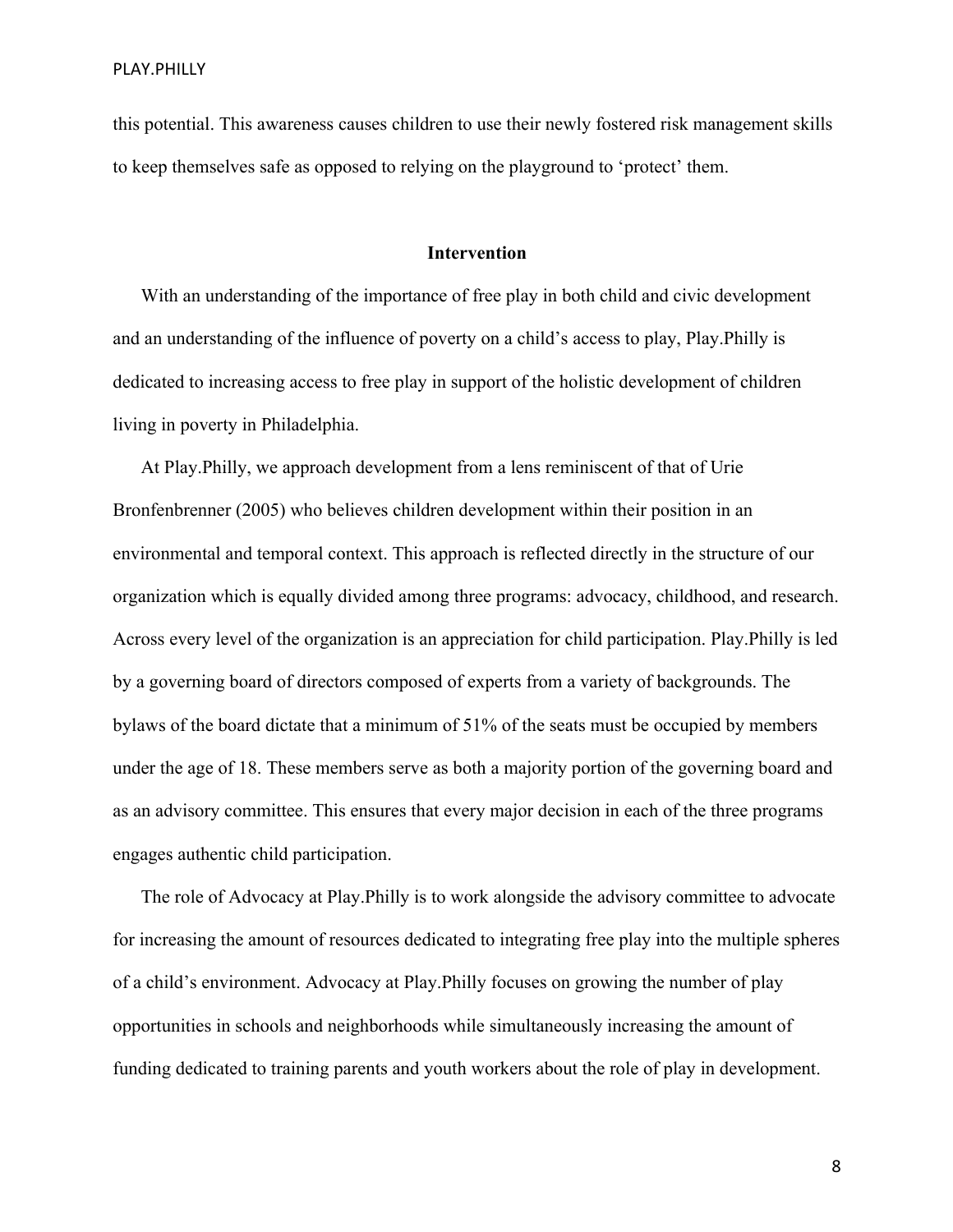The end goal of our Advocacy work is to shift the perceptions of parents, educators, youth workers and policy makers towards accepting and supporting the crucial role of free play in facilitating child development.

The role of the Development program at Play.Philly is to engage the advisory committee and local stakeholders in the development of temporary and permanent play provisions in poor neighborhoods in the greater Philadelphia area. By working with city developers to strategically identify and purchase plots of land in low income neighborhoods and turning these lots into a space with all of the conditions to support the child-led development of an adventure playground. Second, this program is responsible for setting up pop-up style adventure playgrounds in central locations. These 'pop-ups' are temporary play provisions with a solid grounding in the pillars of adventure play. Further, this program is responsible for hiring and training playworkers to support play within the permanent and temporary adventure playgrounds. This program's end goal is to ensure that all children have a play space to call their own within a reasonable walking distance of their home.

The role of the Research program at Play.Philly is to monitor and evaluate each of the interventions implemented by the Development program and use the findings to inform advocacy. The research team is responsible not only for measuring the impact of the intervention in terms of quantity of children reach and perceived quality of intervention, but they are also responsible for understanding the populations that are not utilizing the play provisions and understanding how better to serve these populations. Further, the Research program uses both cross-sectional and longitudinal research to demonstrate the impact of adventure play on the cognitive, physical, social and emotional development of children.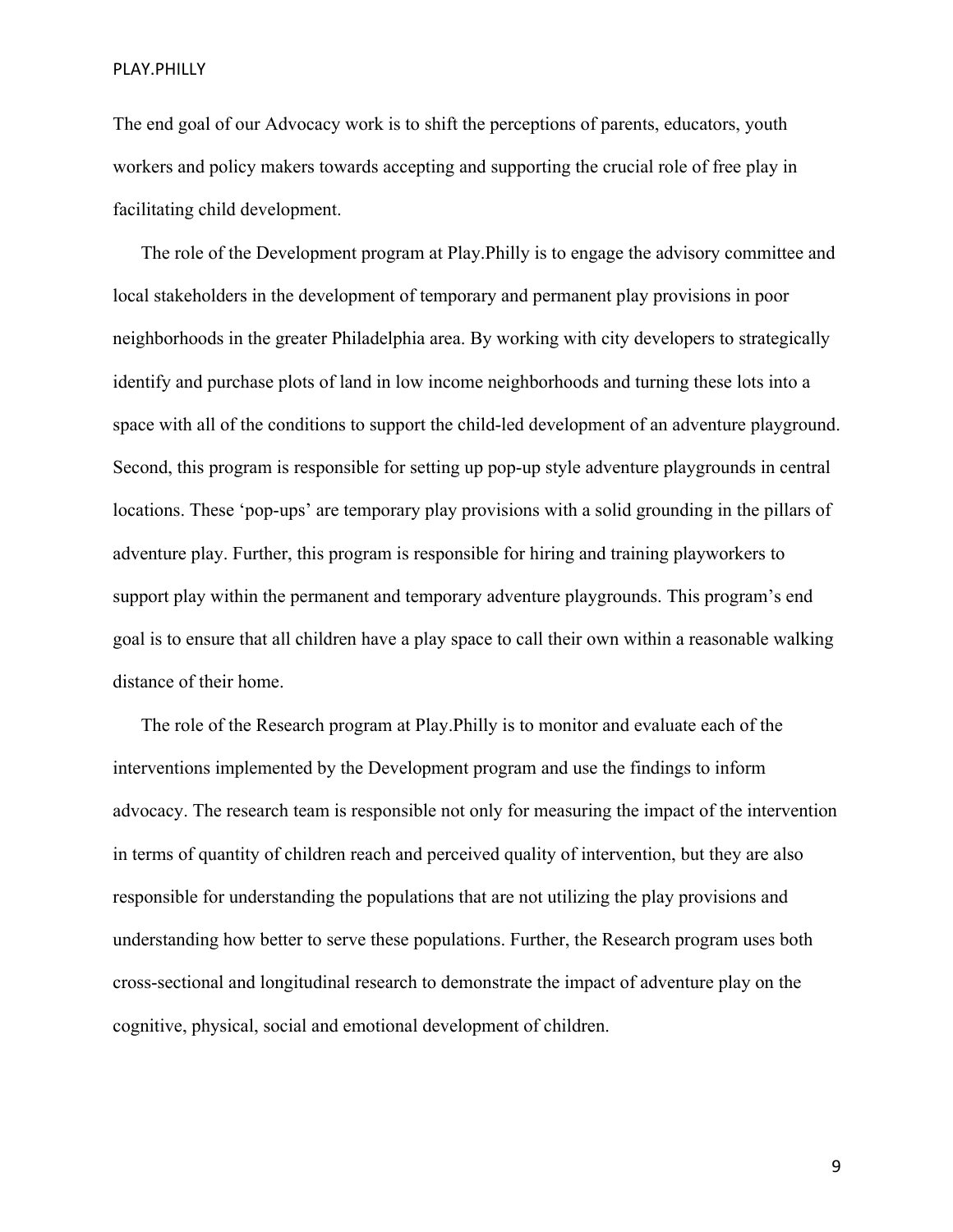Play.Philly's ability to successfully increase the access to and quality of free play opportunities for children depends on the interdependent nature of our programs. Weekly, members of each program participate in short term and long term planning sessions. Further, the missions of each program interacts with the missions of the other programs. Research measures Development and informs Advocacy. Development implements research and benefits from advocacy. Advocacy is rooted in research and leads to an increased Development capacity. With an interdisciplinary approach to child development that incorporates authentic child participation Play.Philly is able to successfully deploy play provisions that support the holistic development of children.

# **Conclusion**

Children in poverty are at a disadvantage. Their opportunities to explore risk and free play are restricted by fear and lack of access. In response, children are choosing insular activities that do not promote development in the same way that adventure play is designed to. When children experience adventure play, the frequency of their conversations increases, their cognitive ability to creatively recognize and utilize affordances of objects improves, and their connection to their community through space is strengthened. Play.Philly's advocacy, research, and development approach to supporting children living in poverty in Philadelphia is one that will work to holistically to strengthen children, communities, and families. Development, research, and advocacy each play a role in improving the lives of children in poverty in Philadelphia.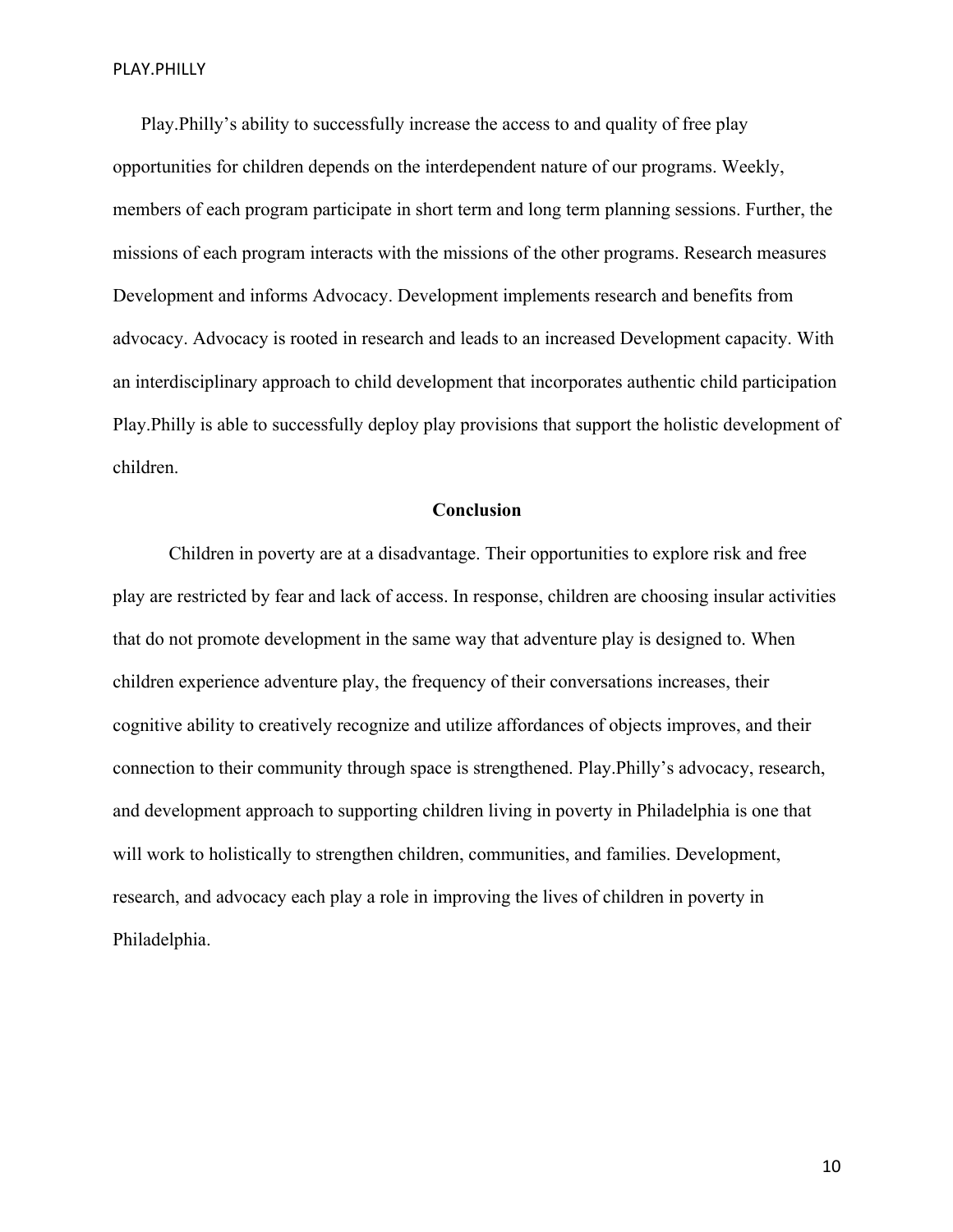#### **Reference**

Brown, F. (2007). The Venture: A case study of an adventure playground. Cardiff: Play Wales.

- Brown, F. (2017, February 17). Adventure Play Through the Eyes of Children. Lecture presented at Playwork Campference, Val Verde, CA.
- Evans, G. W. (2004). The Environment of Childhood Poverty. American Psychologist, 59(2), 77-92.
- Evans, R., & Pinnock, K. (2007). Promoting resilience and protective factors in the children's fund. Journal of Children & Poverty, 13(1), 21-36. doi:10.1080/10796120601171211
- Goldstein, J. (2012). Play in Children's Development, Health and Well-Being. Toy Industries of Europe. Brussels.
- Hart, R. A., & United Nations Children's Fund, F. C. (1992). Children's Participation: From Tokenism to Citizenship. Innocenti Essays No. 4.
- Hart, R. A., (2002). Containing children: Some lessons on planning for play from New York City. Environment and Urbanization, 14(2), 135-148. doi:10.1177/095624780201400211
- Kimbro R, Schachter A. (2011) Neighborhood Poverty and Maternal Fears of Children's Outdoor Play. Family Relations. October 1, 2011;60(4):461-475. Available from: ERIC, Ipswich, MA.
- Lloyd, K. M., & Auld, C. J. (2002). The role of leisure in determining quality of life: Issues of content and measurement. Social Indicators Research, 57(1), 43.
- Milteer, R. M., Ginsburg, K. R., & Mulligan, D. A. (2011). The Importance of Play in Promoting Healthy Child Development and Maintaining Strong Parent-Child Bond: Focus on Children in Poverty. Pediatrics, 129(1). doi:10.1542/peds.2011-2953